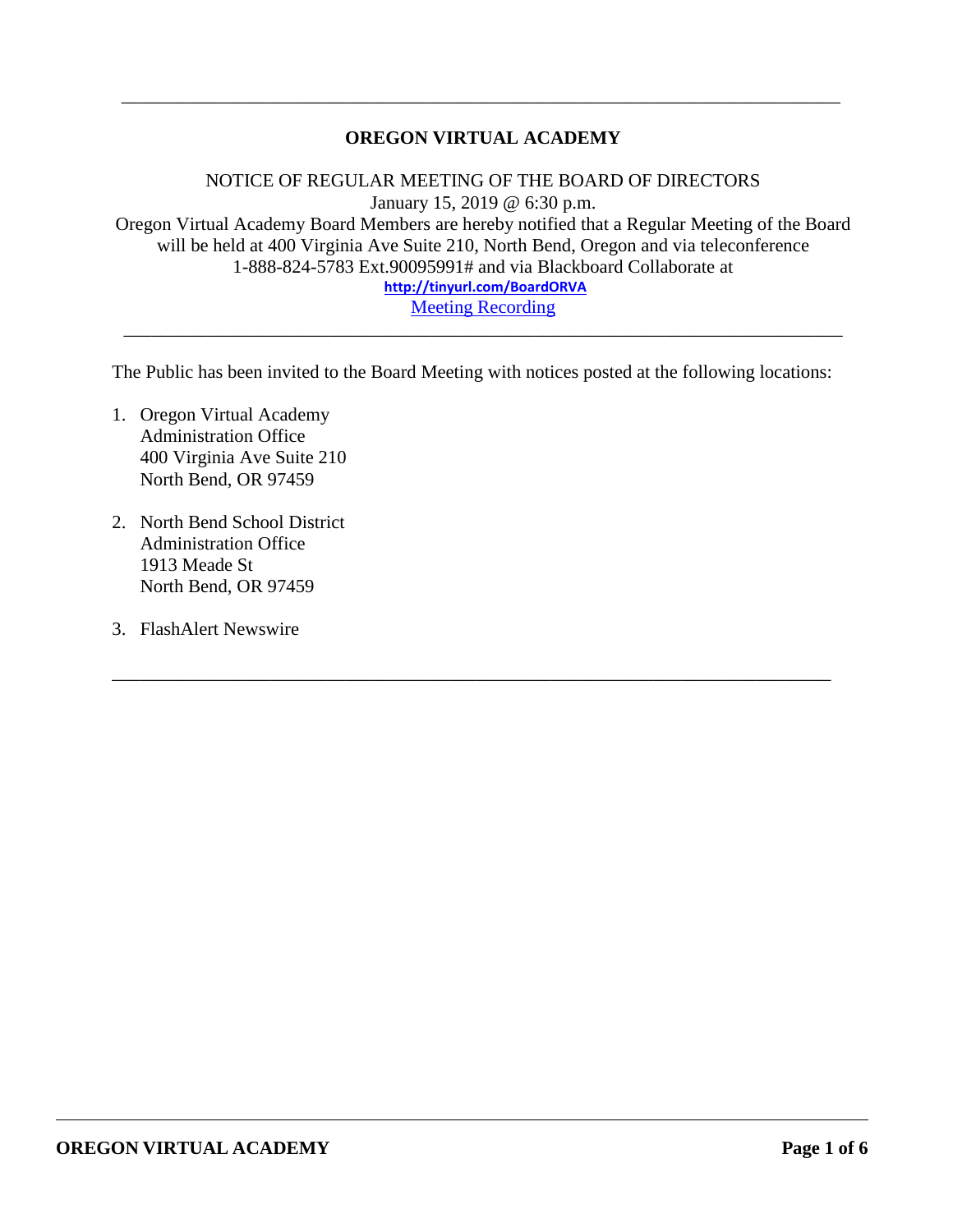#### **MINUTES REGULAR MEETING AGENDA**

#### **BOARD OF DIRECTORS OREGON VIRTUAL ACADEMY**

**Tuesday, January 15th , 2019 6:30 p.m.** ORVA Office 400 Virginia Ave Suite 210 North Bend, OR 97459

#### **INSTRUCTIONS FOR PRESENTATIONS TO THE BOARD BY PARENTS AND CITIZENS**

The Oregon Virtual Academy welcomes your participation at the School's Board meetings. The purpose of a public meeting of the Board of Directors is to conduct the affairs of the School in public. We are pleased that you are in attendance and hope that you will visit these meetings often. Your participation assures us of continuing community interest in our School. To assist you in the ease of speaking/participating in our meetings, the following guidelines are provided.

- 1. Agendas are available to all audience members at the door to the meeting or by requesting the agenda from School Officials (541-751-8060).
- 2. The "Public Comment" portion is set aside for members of the audience to raise issues that are not specifically on the agenda. These presentations are limited to three (3) minutes and total time allotted to non-agenda items will not exceed fifteen (15) minutes. The Board may give direction to staff to respond to your concern or you may be offered the option of returning with a citizen-requested item.
- 3. When addressing the Board, speakers are requested to stand, to state their name and address, and to adhere to the time limits set forth.
- 4. Citizens may request that a topic related to school business be placed on a future agenda by submitting a written request at least seventy-two (72) hours in advance of any regular meeting. Once such an item is properly placed on the agenda, the Board can respond, interact, and act upon the item.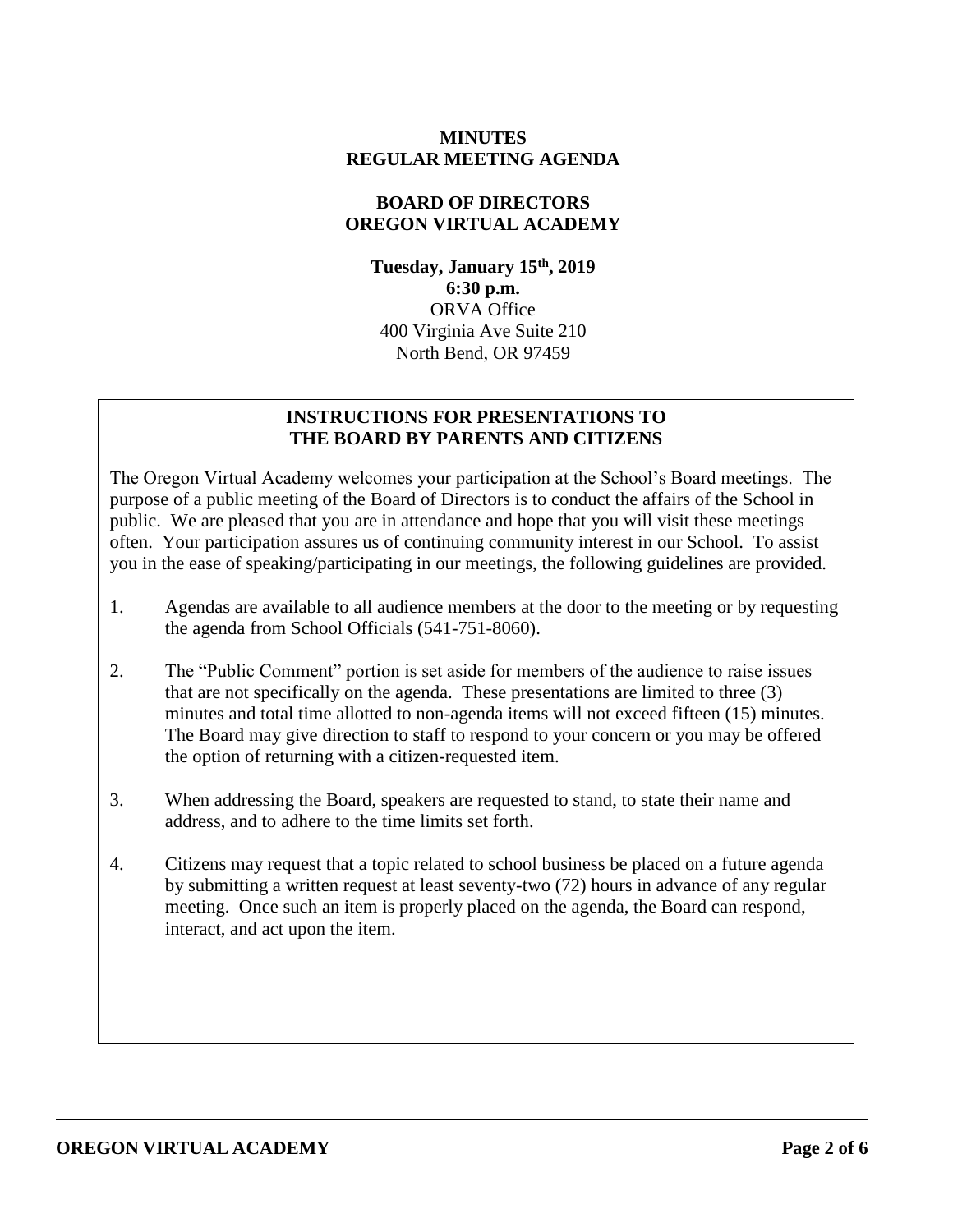# **I. PRELIMINARY**

**A.** CALL TO ORDER

Meeting was called to order by the Board Chair at 6:30 P.M.

**B.** Roll Call

| <b>Member</b>       | Title         | Term      | <b>Present</b> | <b>Absent</b> | <b>In</b> | Out |
|---------------------|---------------|-----------|----------------|---------------|-----------|-----|
| Mr. Paul Tannahill  | Member        | 2015-2018 | X              |               |           |     |
| Mr. Michael Herndon | Member        | 2015-2018 | χ              |               |           |     |
| Ms. Terri Bennink   | Secretary     | 2016-2019 |                | х             |           |     |
| Mr. Steven Isaacs   | Member        | 2016-2019 | х              |               |           |     |
| Mr. Brian Bray      | Chairman      | 2016-2019 | х              |               |           |     |
| Mr. Barry Jahn      | Vice Chairman | 2017-2020 | X              |               |           |     |
| Vacant              | Member        | 2017-2020 |                |               |           |     |

# **II. COMMUNICATIONS**

**A.** PUBLIC COMMENTS:

No individual comment shall be for more than three (3) minutes and the total time for this purpose shall not exceed fifteen (15) minutes. Board members may respond to comments however no action can be taken. The Board may give direction to staff following comment.

- **B.** BOARD/STAFF DISCUSSION
	- 1. School Informational Reports

a. School Leadership Report – ORVA Administration

#### *Mr. Werlein and the school leadership team gave a high-level overview of the school updates. See full report [here.](../../../../../../../../:b:/g/personal/mecaldwell_oregonva_org/EbOm0tm7d8lJryWckFRpZVgBQp7ytHyoYRyO9gLJ75EKCQ?e=CTIGWA)*

b.Review of Financial Packet (through December 2018) - M. Herndon, Board Treasurer and C. Chun-Hoon, Finance Director (to follow)

#### *Mr. Chun-Hoon gives an overview of the budget through December. See full report [here.](../../../../../../../../:p:/g/personal/mecaldwell_oregonva_org/EbaOhudUiGlJjA8Bqwh9sDABakVKIc52oH2LKgKtOvSpag?e=9JNL1m)*

c. Credit Card Charges (through December 2018) - M. Caldwell, Office Manager

*Ms. Caldwell gives an overview of the current credit card charges. See all charges [here.](../../../../../../../../:p:/g/personal/mecaldwell_oregonva_org/EQhszwJpf7dAgM_OLNuO6zYB3sLf0gGAumcqzUvXbBpONQ?e=fRYajP)* 

2. Board of Directors Discussion:

a. Committee Updates

i) Finance Committee – M. Herndon, Board Treasurer

# *Mr. Herndon gives an overview of the new accounting structure update. Will Lewis is putting together a chart of accounts for K12 accounting to adopt.*

*Transactions divided into 3 sections – K12, Insperity, and ORVA (non K12).*

*K12 is adopting new software for accounting and will implement the new accounting structure in the software.* 

*Discrepancy between the budget and current forecast. Because the budget was based on hold harmless.*  -Discussion/Possible Additional Action on Employee Health Insurance Renewal.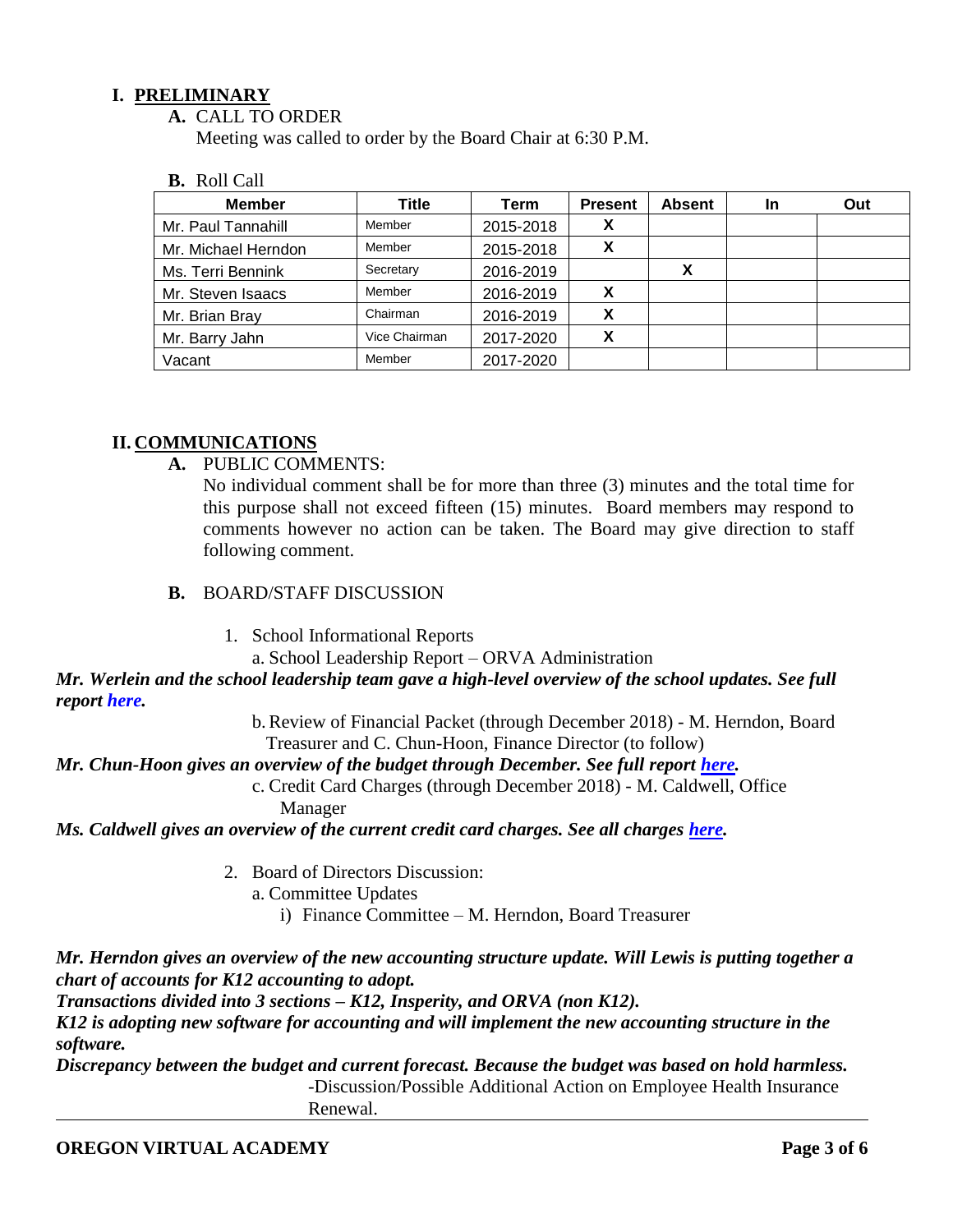*Mr. Werlein shares that the current plan is to continue with the current coverage to allow for time to pursue other insurance options.* 

*Mr. Werlein gives an update on the high school success grant options. Everything that we spend the money on must be a part of the approved plan.* 

ii) The ORVA Town Hall – B. Jahn, Board Vice-Chair/S. Werlein, HOS *Mr. Jahn gives an update on the most recent town hall meeting. See full report [here.](../../../../../../../../:b:/g/personal/mecaldwell_oregonva_org/Ecvn_8OsdjhGtMiWxqlTJUgBdgVcI0ibWQt5OClyjq5wHA?e=kk2rFz) Mr. Woodworth shares the proposed vision statement to the board.* 

iii) Professional Services Committee – B. Bray, Board Chair

*Mr. Bray shares the possibility of forming a committee that is chaired by an outside party to create the budget. This committee work could fall under the finance or under professional services committee. Mr. Herndon shares that this committee would be a public meeting as it would include outside members as well as members of the board and staff from the school.* 

*Mr. Herndon feels this is something that the board would need to act to create the committee. Mr. Bray shares that historically, K12 produces the budget, so this is a new format for the board to take.* 

*Mr. Herndon shares that the board will need to seat the committee at the next meeting for the budget to be developed and presented to the board by April.* 

*Mr. Bray proposes hiring a professional in vocational training to outline some options for using the measure 98 funds in ways that are effective. Fees would be paid from the board reserve fund. Mr. Herndon proposed scheduling a meeting with Myk, Steve, Brian, and Jeni to discuss this proposal in greater detail.* 

iv) Policy Committee – M. Herndon, Board Treasurer

*Mr. Herndon shares that he got stuck waiting on access to SharePoint. He shares that the technical issue has been solved so we will need to bypass the action item and add to the next meeting agenda.*

b. Other – B. Jahn, Board Vice-Chair

*Mr. Jahn shares the project tracking sheet and gives on overview on the status of each item.*

*Mr. Jahn gives a first reading of the Board Data Access Policy proposal and gives an overview/background of why the policy is being proposed. See the full policy [here.](../../../../../../../../:w:/g/personal/mecaldwell_oregonva_org/Eb7PGmx7su9MjHFwXsx1BKsBU-RgPcoe-7TPw5QdgbNMHw?e=Iey7eI) Mr. Jahn proposes that the board vote on this at the next meeting.* 

*Mr. Bray requests that a procedure be put in place where the board will have logins and access to classrooms to listen to instruction.* 

# **III. CONSENT AGENDA ITEMS**

All matters listed under the consent agenda are considered by the Board to be routine and will be approved/enacted by the Board in one motion in the form listed below. Unless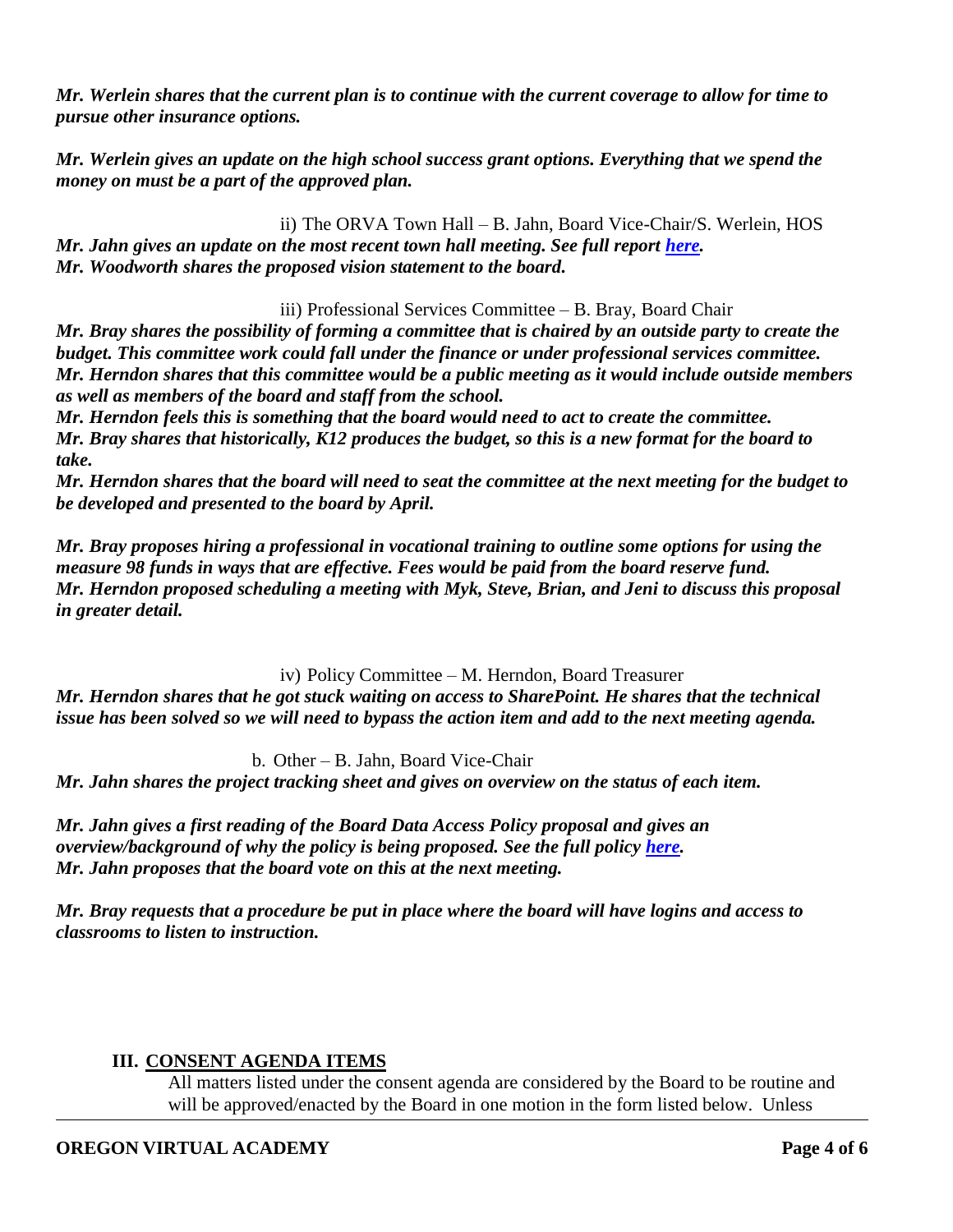specifically requested by a Board member for further discussion or removed from the agenda, there will be no discussion of these items prior to the Board votes on them. The Head of School recommends approval of all consent agenda items.

# **A.** ITEMS FOR APPROVAL

- 1. Previous Meeting Minutes a. December  $18^{\text{th}}$ , 2018
- 2. K12 Invoice Payment
- 3. New Hires a. Jennifer Woods, ELA Teacher

*Mr. Herndon moved to approve the consent agenda. Mr. Jahn seconded the motion. All were in favor with none opposed. The motion carried.* 

# **IV. ACTION ITEMS**

#### **A.** IV-BDRPT-01\_1-15-19

Discussion and possible action on remaining Board Policy Updates

| <b>Member</b>       | <b>Motion</b> | Aye           | <b>No</b>             | <b>Abstain</b> | <b>Absent</b> |
|---------------------|---------------|---------------|-----------------------|----------------|---------------|
| Mr. Paul Tannahill  |               |               |                       |                |               |
| Mr. Michael Herndon |               |               |                       |                |               |
| Ms. Terri Bennink   |               |               |                       |                |               |
| Mr. Steven Isaacs   |               |               |                       |                |               |
| Mr. Brian Bray      |               |               |                       |                |               |
| Mr. Barry Jahn      |               |               |                       |                |               |
| Vacant              |               |               |                       |                |               |
| Motion              | Carried ()    | Not Carried ( | Vote, $(A)$ $(N)(Ab)$ | Tabled (       |               |

*The motion was tabled.*

#### **B.** IV-BDRPT-02\_1-15-19

Discussion and possible action on resignation of current board member.